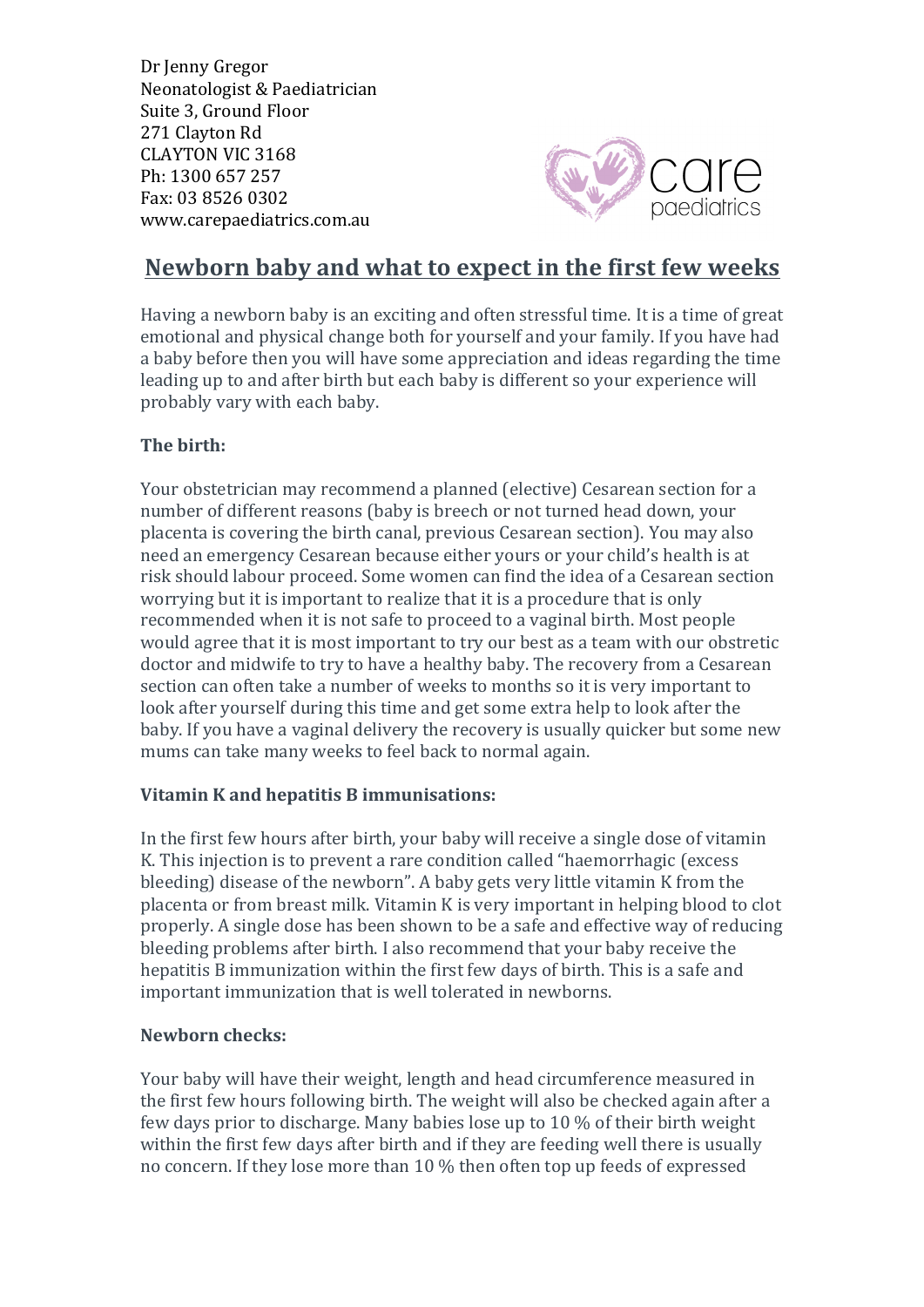Dr Jenny Gregor Neonatologist & Paediatrician Suite 3, Ground Floor 271 Clayton Rd CLAYTON VIC 3168 Ph: 1300 657 257 Fax: 03 8526 0302 www.carepaediatrics.com.au



breast milk and formula milk may be recommended. All babies born in Australia will have a special newborn examination that should be documented in your baby's green book (health record). This is to ensure that any major problems with a baby are picked up such as problems with the way your baby's heart sounds, the way the bay looks or the way the baby's hips move. However, most babies will have a normal newborn check.

### **Newborn screening blood test:**

On around day 3 a midwife will collect a few drops of blood onto a card for the newborn screening test (NST, Guthrie). This will be collected from your baby's heel. You may want to breast or bottle feed at this time to minimize the discomfort. This card is sent to the Murdoch Children's Research Institute and the blood is tested for the rare possibility of hypothyroidism (underactive thyroid gland), phenylketonuria (PKU, a rare metabolic condition) and cystic fibrosis (severe lung disease). There are many other extremely rare diseases that the newborn screening test checks for. Your obstetrician will be notified within 6 weeks if there is a problem with this test and if you do not hear anything by this time the NST was normal.

#### **Hearing screening test:**

All babies are eligible for the Victorian Infant Hearing Screening Program (VIHSP). This screening test will be performed on your baby prior to discharge. If the test is not normal then another test will be arranged with an audiologist (hearing specialist) after discharge.

### **Feeding difficulties:**

Breastfeeding is the best way to feed a baby but sometimes it is not possible for all mothers to be able to offer this for their baby. Breast milk offers several benefits: improved immunity, best nutrition, and better digestion. However some women have difficulty establishing breastfeeding successfully. Your midwife will assist you in getting your baby to attach and may also need to assist you with expressing by hand or electric pump. Should you need to express at home you can hire or buy pumps from most pharmacies. Some women, despite their best efforts, are unable to breast feed and need to use formula milk. The formulas available today are safe and well balanced to provide adequate nutrition for babies' growth and development. Your breasts may take 3 to 5 days to start to make milk and sometimes longer. Babies who lose too much weight